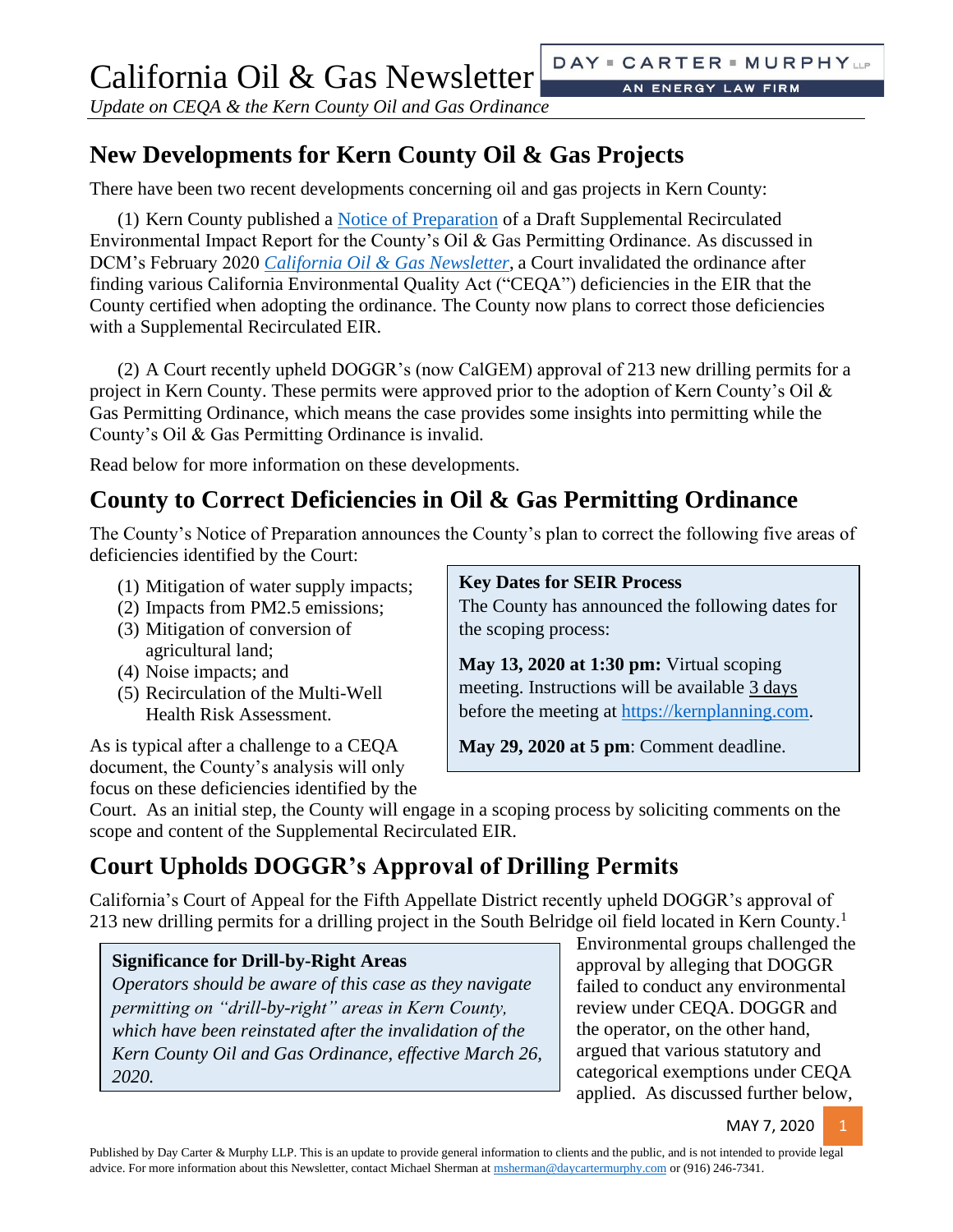# California Oil & Gas Newsletter

AN ENERGY LAW FIRM

*Update on CEQA & the Kern County Oil and Gas Ordinance*

the Court ultimately decided that the issuance of the permits constituted a "ministerial" act not subject to CEQA review.

This decision is noteworthy because the approval of the drilling project occurred in 2014, which was prior to the adoption of Kern County's oil and gas permitting ordinance in 2015. Prior to this zoning ordinance, drilling could occur in certain areas of Kern County "by-right," meaning the zoning ordinance did not require any approval by Kern County. Drilling, however, still required approval from DOGGR. Under this drill-by-right approach, DOGGR acted as the lead agency for CEQA purposes and would need to determine the appropriate type of CEQA review of potentially significant environmental impacts. Now that the Kern County oil and gas permitting ordinance has been invalidated, we are now back in this same drill-by-right permitting scheme and DOGGR (now CalGEM) will likely act as the CEQA lead agency when issuing permits in drill-by-right areas.

## **Approaches for CEQA Review in Drill-By-Right Areas**

The Court's decision discussed three approaches to CEQA review when proposing drilling in a drillby-right area, which could potentially apply for future drilling approvals issued by CalGEM while Kern County updates its Oil & Gas Permitting Ordinance as discussed above. The following three approaches are considered further below: (1) approval as a ministerial act; (2) applying the Class 1 existing facility exemption; and (3) applying the Class 4 minor alteration of land exemption.

Ministerial Act Approach. In the case, DOGGR argued that it had discretion to issue drilling permits.

The operator, however, argued that DOGGR only engaged in a ministerial act when issuing drilling permits and, therefore, DOGGR's approval was exempt from CEQA. Ultimately, the Court adopted the operator's argument because:

- (1) DOGGR considered the issuance of drilling permits as "routine" and "ordinary and incidental aspects … of basic ongoing operations" in a large field with a long history of production;
- (2) DOGGR had previously adopted specific field rules for the South Belridge oil field that "constituted fixed objective technical standards for new drilling projects …."; and
- (3) DOGGR's only role was to verify that the drilling project conformed to the technical standards in the field rules. $<sup>2</sup>$ </sup>

**Cautionary Note About Unpublished Cases** *The Court's decision classifying DOGGR's approval of the 213 drilling permits as a "ministerial act" is an unpublished decision. Accordingly, courts and parties cannot cite or rely on this decision until the decision has been certified for publication. Although DOGGR was a party to this case, CalGEM is only bound by the decision as applied to the 213 drilling permits at issue and could choose to ignore the decision for future approvals of drilling programs. Regardless, the decision still provides insight into how a court would review CalGEM's environmental review of drilling programs.*

Based on this reasoning, operators could also argue that CalGEM engages in a "ministerial act" that is exempt from CEQA when issuing drilling permits and other permits in fields that are similar to the South Belridge oil field (e.g., large fields with a long history of production). One key consideration for relying on this ministerial act approach would be specific language in the field rules and whether those rules leave any room for CalGEM to have discretion to issue a permit or if the rules set forth specific technical standards that only require CalGEM's review for conformity.